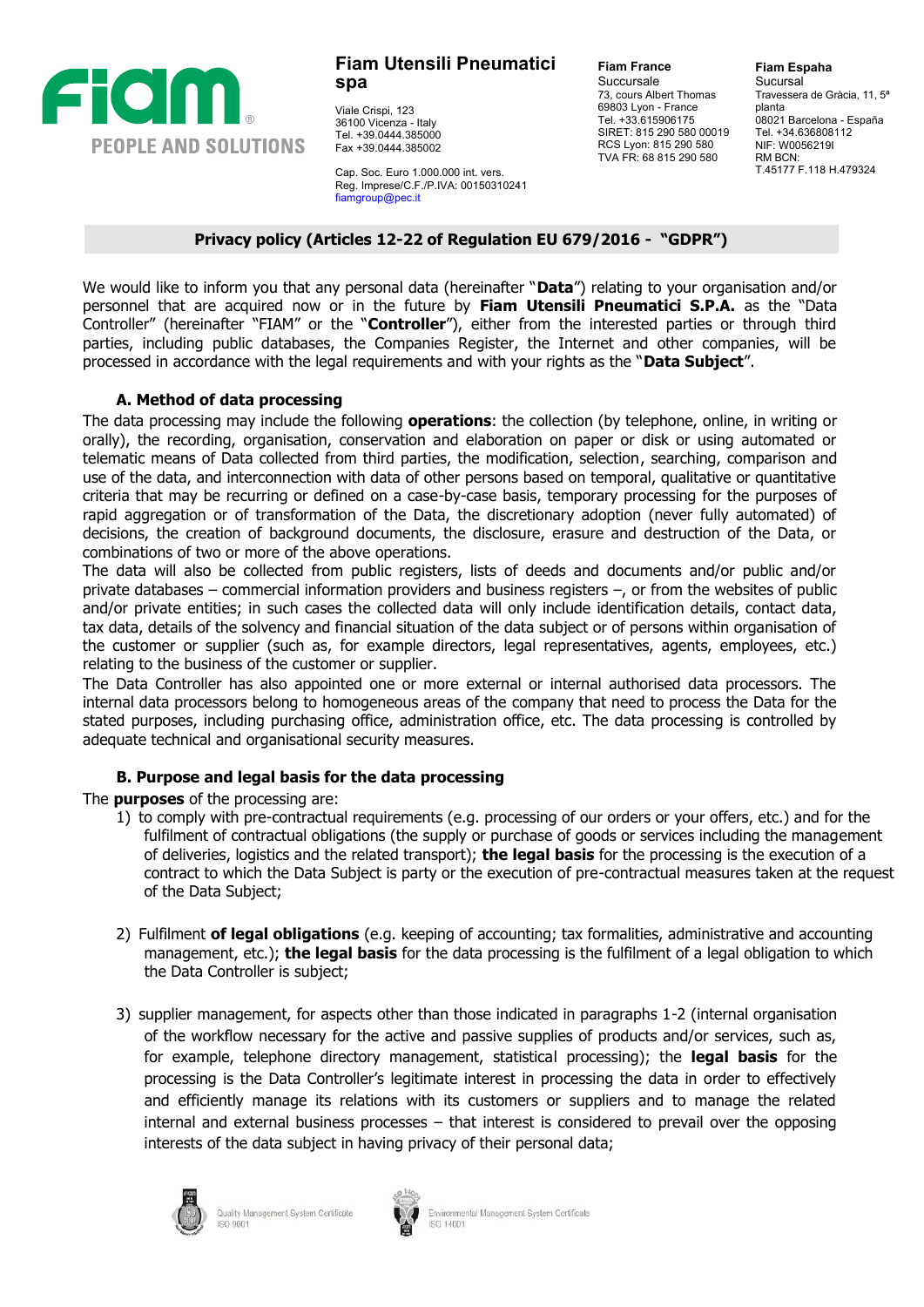

Viale Crispi, 123 36100 Vicenza - Italy Tel. +39.0444.385000 Fax +39.0444.385002

Cap. Soc. Euro 1.000.000 int. vers. Reg. Imprese/C.F./P.IVA: 00150310241 [fiamgroup@pec.it](mailto:fiamgroup@pec.it)

**Fiam France** Succursale 73, cours Albert Thomas 69803 Lyon - France Tel. +33.615906175 SIRET: 815 290 580 00019 RCS Lyon: 815 290 580 TVA FR: 68 815 290 580

**Fiam Espaha Sucursal** Travessera de Gràcia, 11, 5ª planta 08021 Barcelona - España Tel. +34.636808112 NIF: W0056219I RM BCN: T.45177 F.118 H.479324

# **C. Disclosure of the Data.**

Without affecting any disclosures made to third parties in execution of legal obligations or those made on the basis of regulations or other EC legislation, or at the request of officers of the law or of other third parties whose rights are recognised under such provisions, we may disclose the Data to the following categories of **third-party recipients**:

- 1) banks and credit institutions for the management of payments;
- 2) insurance companies;
- 3) debt recovery firms, factoring companies, leasing firms, insurance or credit firms, loans consortiums (only for credit protection and enhanced management of our trading rights);
- 4) consultants;
- 5) professionals and professional partnerships (lawyers, accountants, statutory auditors, auditors of 231 organizational models, etc);
- 6) accounts auditors;
- 7) providers of maintenance and/or IT support for our systems, databases and IT services;
- 8) couriers, shipping agents and transportation firms;
- 9) other suppliers and sub-suppliers;
- 10) public entities and/or other parties who may require the data in order to fulfil a legal obligation.

The Controller has appointed, as external data processors, all the categories of third-party recipients to whom it discloses the Data, except where they have taken on the status of independent data controller for the data processing in accordance with the current laws.

#### **D. Optional or mandatory communication of the Data and consequences of not providing it.**

For the processing related to the purposes indicated in B) points 1-3, the provision of data is a necessary requirement for the conclusion of the contract. It is not an obligation of the Data Subject, but their failure to provide the data will mean that the Data Controller is unable to enter into and/or execute the contract and/or fulfil the requests of the Data Subject; in such a case the consent of the Data Subject is not necessary for the processing of the Data.

#### **E. Transfer of data abroad.**

Part of the data processing may take place in foreign countries which may or may not be members of the European Union, if the Company relies on providers who have data centres or establishments in those countries.

If necessary in order to pursue the stated purposes, the Personal Data will be transferred to non-EU countries that can guarantee adequate levels of protection in accordance with the relevant decisions of the EU Commission or, in the absence of any such decisions, only after FIAM and such parties have entered into specific contracts containing adequate safeguarding obligations incumbent on the foreign entity receiving the data, in order to protect the Personal Data in accordance with the applicable laws and in particular, to comply with the minimum standards approved by the EU Commission (the Standard Contractual Clauses ("SCC").

The cloud provider which has its headquarters or data centres in the U.S.A. and is used by FIAM is **Microsoft Corporation** headquartered in 1 Microsoft Way, Redmond, WA – Washington 98052, **U.S.A.**, as the provider of the individual cloud productivity service "Microsoft 365", of the Azure, Onedrive and Sharepoint services and of the "Microsoft TEAMS" videoconferencing service which is used to manage the pre-contractual or contractual relationship with the data subject.

As indicated in Annex 1 to the Conditions for Use of Online Services, with respect to the 365 Service, Microsoft is obligated to store the inactive data of the Company processed by FIAM as follows: "if the Company performs the provisioning of its tenant (...) in the European Union, Microsoft will archive the following inactive data of the Company only within that Geographical Area: (1) the contents of the Exchange



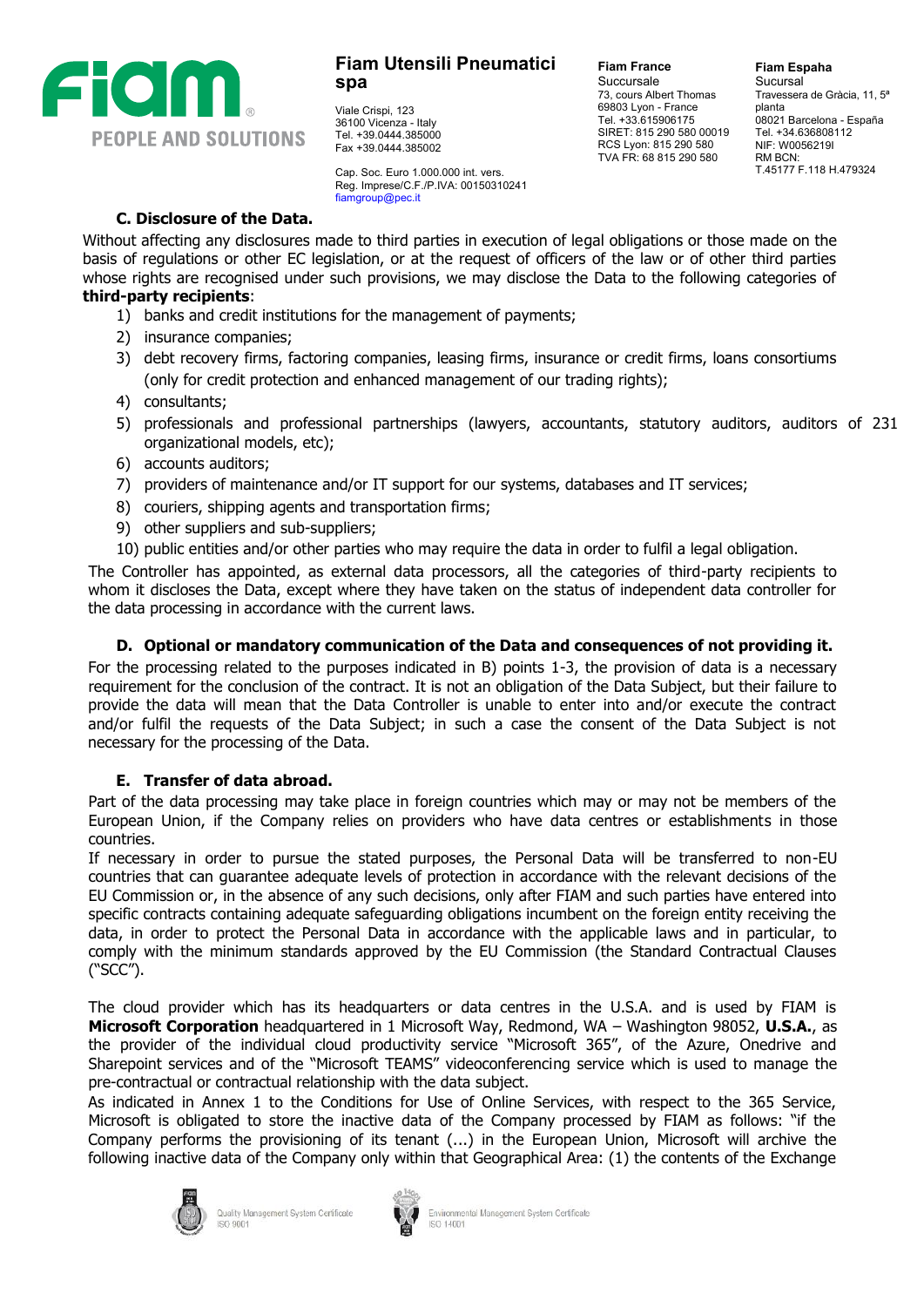

Viale Crispi, 123 36100 Vicenza - Italy Tel. +39.0444.385000 Fax +39.0444.385002

Cap. Soc. Euro 1.000.000 int. vers. Reg. Imprese/C.F./P.IVA: 00150310241 [fiamgroup@pec.it](mailto:fiamgroup@pec.it)

**Fiam France** Succursale 73, cours Albert Thomas 69803 Lyon - France Tel. +33.615906175 SIRET: 815 290 580 00019 RCS Lyon: 815 290 580 TVA FR: 68 815 290 580

**Fiam Espaha Sucursal** Travessera de Gràcia, 11, 5ª planta 08021 Barcelona - España Tel. +34.636808112 NIF: W0056219I RM BCN: T.45177 F.118 H.479324

Online email inbox (the body of the email, calendar items and the content of email attachments), (2) the contents of the SharePoint Online website and the files stored on that website and (3) the files [uploaded](https://docs.microsoft.com/it-it/microsoft-365/enterprise/o365-data-locations?view=o365-worldwide,) to OneDrive for [Business."](https://docs.microsoft.com/it-it/microsoft-365/enterprise/o365-data-locations?view=o365-worldwide,) In respect of such data, there will be no transfer to the USA, or the transfer will be strictly on an occasional basis. See the Microsoft policy at the following URL: https://docs.microsoft.com/it-it/microsoft36[5/enterprise/o365-data-locations?view=o365-worldwid](https://privacy.microsoft.com/it-it/privacystatement.)e, and Microsoft's privacy policy at the following URL: https://privacy.microsoft.com/it-it/privacystatement.

However, it is possible that certain inactive data processed by FIAM, in particular data other than the data indicated above, will be transferred from the EU to the USA for the service in question, and that such transfer will take place on a non-occasional basis.

It is not possible to rule out the risk that in exceptional situations, the American public authorities may, on the basis of the laws in force in the USA (e.g. Art. 702 of the FISA and the Executive Order EO 12333) or for the sole purpose of national security – effect access to personal data transferred as above by FIAM to the USA. However, following the Company's analysis of this issue, which it conducted in accordance with the CJEU "Schrems II" ruling of 17 July 2020 and the related EDPB (European Data Protection Board) guidelines, the possibility of the public authorities having a material interest in carrying out this type of access and further data processing (of which the provider, by law, may not inform FIAM and/or the data subject) appears to be extremely remote, considering: i) the specific core business of FIAM, ii) the limited types of personal data processed by it, and iii) the limited categories of data subject to which the data refers.

The Company thus considers that the SCC guarantee a level of protection of the data subjects' rights that is substantially equivalent to the protection offered by the GDPR. The data subject will be informed if any additional measures are taken.

Similar considerations may be made with reference to transfers of data outside of the EU relating to the databases of the platforms OpenInnovation.me and apps.openinnovation.me which, despite being located in Frankfurt (Germany) use the server service of the American company Digital Ocean, headquartered in New York, NY. 101 6th Ave, U.S.A.

FIAM also conducts regular monitoring in order to identify providers who are headquartered in or have data centres in the USA, and to check that the transfer of data towards such suppliers is based on adequate legal foundations as provided for in the GDPR.

When the data is transferred outside of the EU for reasons other than marketing purposes, the legal basis for the transfer also consists of the need to execute a contract with the data subject or a contract made by FIAM and a third party in favour of the data subject, or to fulfil the related legal obligations.

# **F. Period of conservation of data.**

The Data will usually be processed throughout the duration of the contractual relationship with the Data Subject, and thereafter only for the time necessary to fulfil the legal obligations incumbent on the Data Controller (10 years from the termination and/or due performance of the contract with the data subject or their organisation).

If the Data is processed for information security purposes (for example, logs of transactions or decisions made on our website, the Data will be stored for enough time to enable the carrying out of security checks and the documenting of results (usually 1 year after the date of collection). In the event of a dispute with the Data Subject and/or with a third party, the Data will be processed for the time strictly necessary to exercise the data controller's rights.

# **G. Rights.**

With regard to the processing of personal data you may exercise the following **rights** by contacting our Company informally to the above email address:

1) right to obtain **confirmation** as to whether or not personal data concerning him or her are being processed, and, where that is the case, access to the personal data and the following information:



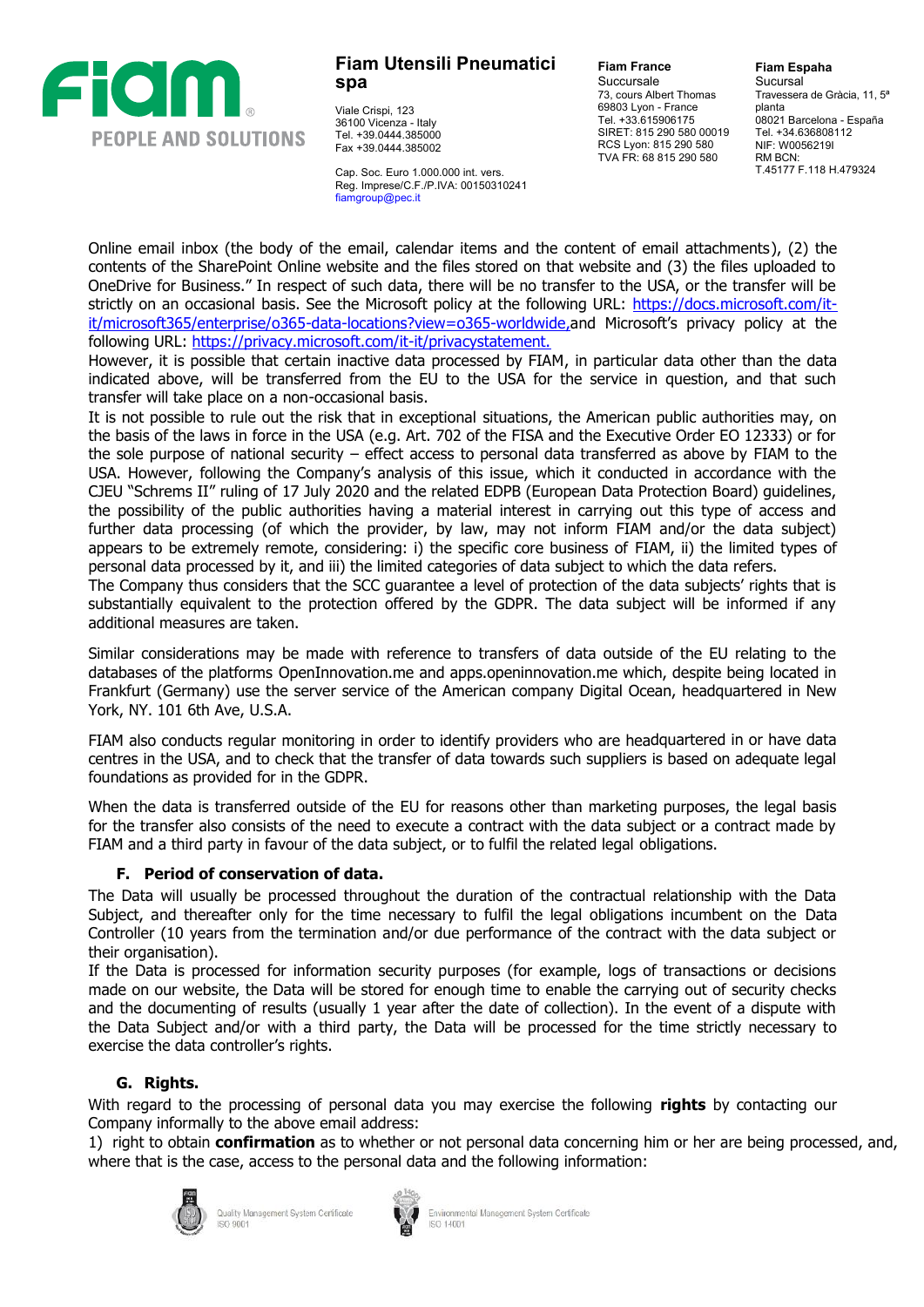

Viale Crispi, 123 36100 Vicenza - Italy Tel. +39.0444.385000 Fax +39.0444.385002

Cap. Soc. Euro 1.000.000 int. vers. Reg. Imprese/C.F./P.IVA: 00150310241 [fiamgroup@pec.it](mailto:fiamgroup@pec.it)

**Fiam France** Succursale 73, cours Albert Thomas 69803 Lyon - France Tel. +33.615906175 SIRET: 815 290 580 00019 RCS Lyon: 815 290 580 TVA FR: 68 815 290 580

**Fiam Espaha Sucursal** Travessera de Gràcia, 11, 5ª planta 08021 Barcelona - España Tel. +34.636808112 NIF: W0056219I RM BCN: T.45177 F.118 H.479324

- a) the purposes of the processing;
- b) the categories of personal data concerned;
- c) the recipients or categories of recipients to whom the personal data have been or will be disclosed, in particular recipients in third countries or international organisations;
- d) where possible, the envisaged period for which the personal data will be stored, or, if not possible, the criteria used to determine that period;
- e) the existence of the right to request from our Company rectification or erasure of personal data or restriction of processing of personal data concerning the data subject or to object to such processing;
- f) the right to lodge a complaint with a supervisory authority; where the personal data are not collected from the data subject, any available information as to their source;
- g) the existence of automated decision-making, including profiling, and, at least in those cases, meaningful information about the logic involved, as well as the significance and the envisaged consequences of such processing for the data subject.
- 2) where personal data are transferred to a third country or to an international organisation, the data subject shall have the right to **be informed of the appropriate safeguards relating to the transfer**;
- 3) to obtain without undue delay the **rectification** of inaccurate personal data; taking into account the purposes of the processing, the data subject shall have the right to have incomplete personal data completed, including by means of providing a supplementary statement;
- 4) to obtain the **erasure** of personal data if
	- a) the personal data are no longer necessary in relation to the purposes for which they were collected or otherwise processed;
	- b) the data subject withdraws consent on which the processing is based, where there is no other legal ground for the processing;
	- c) the data subject objects to the processing and there are no overriding legitimate grounds for the processing;
	- d) the personal data have been unlawfully processed;
	- e) the personal data have to be erased for compliance with a legal obligation in Union or Member State law to which our Company is subject ;
	- f) (...)
- 5) to obtain **restriction** of processing of personal data where one of the following applies:
	- a) the accuracy of the personal data is contested by the data subject; in this case, the restriction of processing (i.e. suspension of the same) may take place for a period enabling our Company to verify the accuracy of the personal data;
	- b) the processing is unlawful (e.g. because the data subject has not been provided with the information required by law) and the data subject opposes the erasure of the personal data (i.e. he/she prefers us to keep them in our paper and/or computer archives) and requests the above restriction of their use instead;
	- c) our Company no longer needs the personal data for the purposes of the processing, but they are required by the data subject for the establishment, exercise or defence of legal claims;
- 6) to obtain from our Company, on request, the **details of the third-party recipients** to whom such personal data were transmitted;
- 7) to **withdraw** at any time his or her **consent** previously given for one or more specific purposes. The withdrawal of consent shall not affect the lawfulness of processing based on consent before its withdrawal.